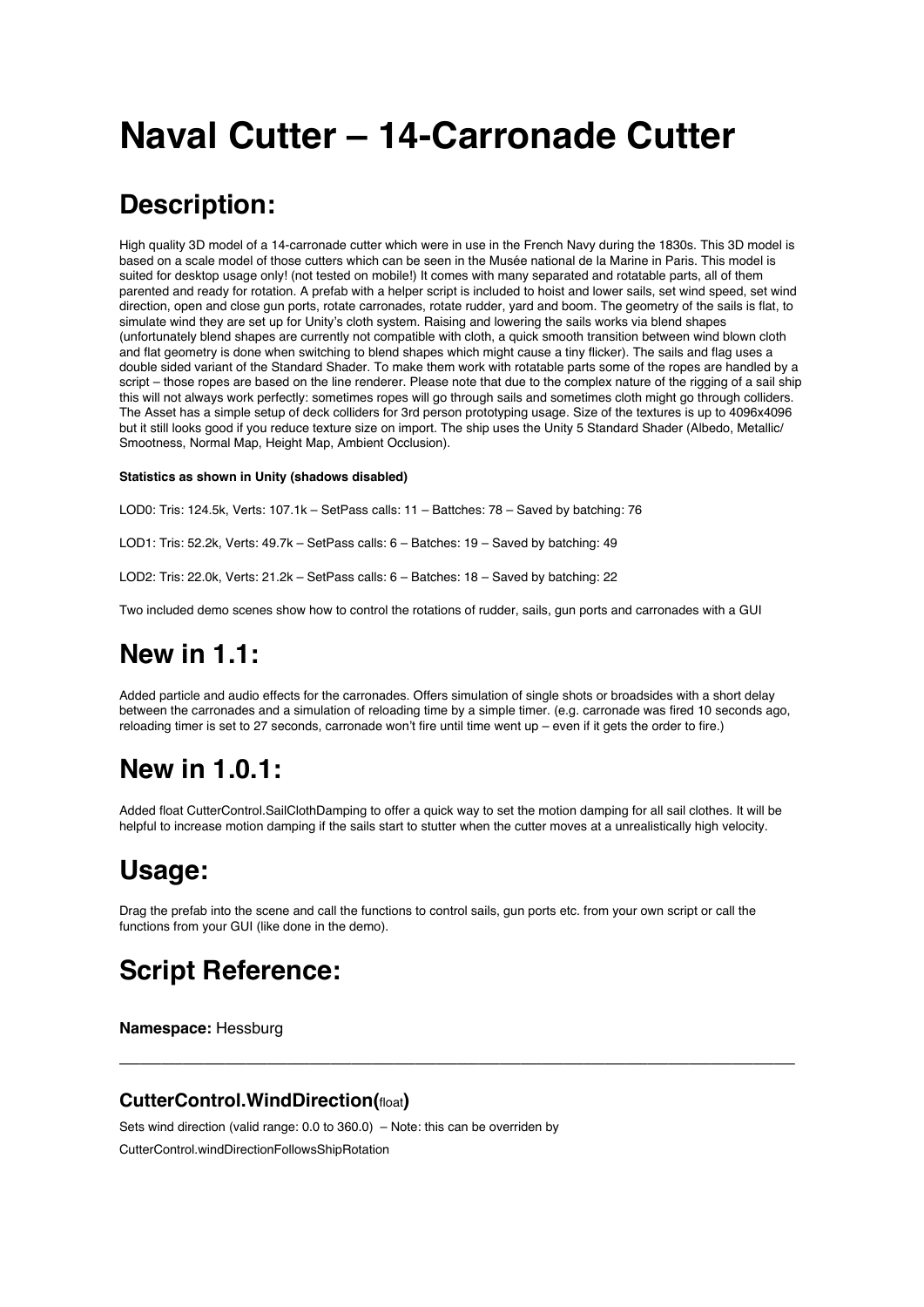#### **CutterControl.WindSpeed(**float**)**

Sets wind speed (valid range: 0.0 to 1.0)

# **CutterControl.OpenGunPort(**int**)**

Opens a gun port (valid range: 0 to 13)

### **CutterControl.CloseGunPort(**int**)**

Opens a gun port (valid range: 0 to 13)

### **CutterControl.OpenAllGunPorts()**

Opens all gun ports

### **CutterControl.CloseAllGunPorts()**

Closes all gun ports

#### **CutterControl.OpenStarboardGunPorts()**

Opens all gun ports on starboard side

## **CutterControl.CloseStarboardGunPorts()**

Opens all gun ports on port side

### **CutterControl.OpenPortGunPorts()**

Opens all gun ports on port side

#### **CutterControl.ClosePortGunPorts()**

Closes all gun ports on port side

#### **CutterControl.FireBroadsideStarboard()**

Fires particle and audio effects to simulate a broadside of firing carronades (for all loaded carronades on starboard side)

––––––––––––––––––––––––––––––––––––––––––––––––––––––––––––––––––––––––––––––––––––––––––––––––

––––––––––––––––––––––––––––––––––––––––––––––––––––––––––––––––––––––––––––––––––––––––––––––––

––––––––––––––––––––––––––––––––––––––––––––––––––––––––––––––––––––––––––––––––––––––––––––––––

––––––––––––––––––––––––––––––––––––––––––––––––––––––––––––––––––––––––––––––––––––––––––––––––

––––––––––––––––––––––––––––––––––––––––––––––––––––––––––––––––––––––––––––––––––––––––––––––––

––––––––––––––––––––––––––––––––––––––––––––––––––––––––––––––––––––––––––––––––––––––––––––––––

––––––––––––––––––––––––––––––––––––––––––––––––––––––––––––––––––––––––––––––––––––––––––––––––

––––––––––––––––––––––––––––––––––––––––––––––––––––––––––––––––––––––––––––––––––––––––––––––––

––––––––––––––––––––––––––––––––––––––––––––––––––––––––––––––––––––––––––––––––––––––––––––––––

––––––––––––––––––––––––––––––––––––––––––––––––––––––––––––––––––––––––––––––––––––––––––––––––

#### **CutterControl.FireBroadsidePort()**

Fires particle and audio effects to simulate a broadside of firing carronades (for all loaded carronades on port side)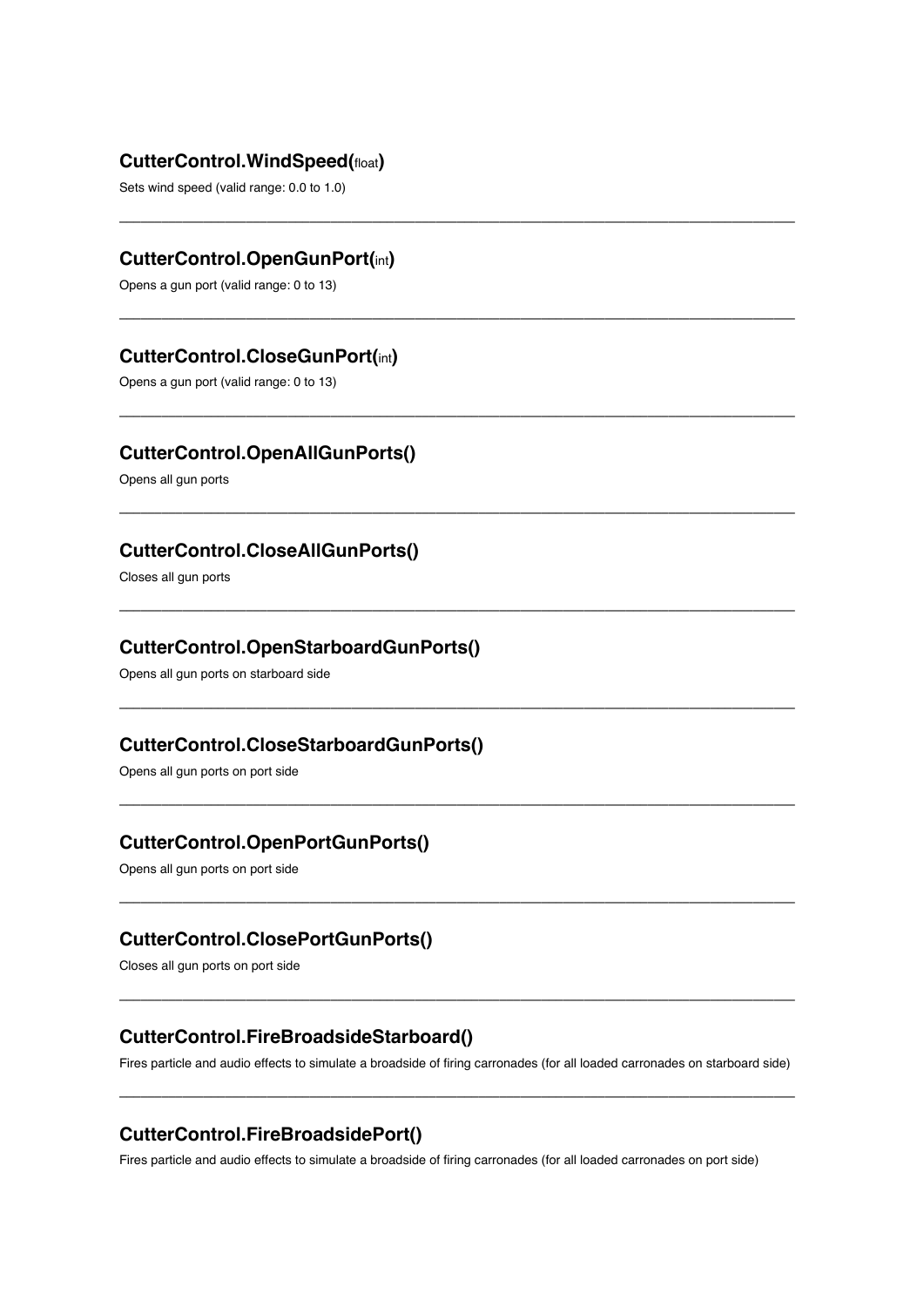# **CutterControl.FireCannonNumber(**int**)**

Fires particle and audio effect to simulate a firing carronade (if loaded) (valid range: 0 to 13)

#### **CutterControl.CannonsFXcontrol.BroadsideMaximumDelay** : float

––––––––––––––––––––––––––––––––––––––––––––––––––––––––––––––––––––––––––––––––––––––––––––––––

––––––––––––––––––––––––––––––––––––––––––––––––––––––––––––––––––––––––––––––––––––––––––––––––

––––––––––––––––––––––––––––––––––––––––––––––––––––––––––––––––––––––––––––––––––––––––––––––––

––––––––––––––––––––––––––––––––––––––––––––––––––––––––––––––––––––––––––––––––––––––––––––––––

––––––––––––––––––––––––––––––––––––––––––––––––––––––––––––––––––––––––––––––––––––––––––––––––

––––––––––––––––––––––––––––––––––––––––––––––––––––––––––––––––––––––––––––––––––––––––––––––––

––––––––––––––––––––––––––––––––––––––––––––––––––––––––––––––––––––––––––––––––––––––––––––––––

––––––––––––––––––––––––––––––––––––––––––––––––––––––––––––––––––––––––––––––––––––––––––––––––

––––––––––––––––––––––––––––––––––––––––––––––––––––––––––––––––––––––––––––––––––––––––––––––––

––––––––––––––––––––––––––––––––––––––––––––––––––––––––––––––––––––––––––––––––––––––––––––––––

Maximum delay between the firing of the cannons when firing a broadside.

# **CutterControl.CannonsFXcontrol.ReloadTime** : float

A timer to simulate the reloading pause of the carronades.

#### **CutterControl.CannonsFXcontrol.Cannon[int].LastFired** : float

Read only. Gives last time a carronade was fired. (Valid range of the array is 0-13,)

#### **CutterControl.DeckCollidersActive(**boolean**)**

Enable/disable deck colliders

#### **CutterControl.RudderAngle(**float**)**

Sets rudder angle (valid range: -1.0 to 1.0)

#### **CutterControl.YardsAngle(**float**)**

Sets yards angle (valid range: -1.0 to 1.0)

#### **CutterControl.BoomAngle(**float**)**

Sets boom angle (valid range: -1.0 to 1.0)

#### **CutterControl.HeadsailsAngle(**float**)**

Sets headsails angle (valid range: -1.0 to 1.0)

#### **CutterControl.SetJib(**boolean**)**

Set or take in jib sail

#### **CutterControl.SetJibTopsail(**boolean**)**

Set or take in jib topsail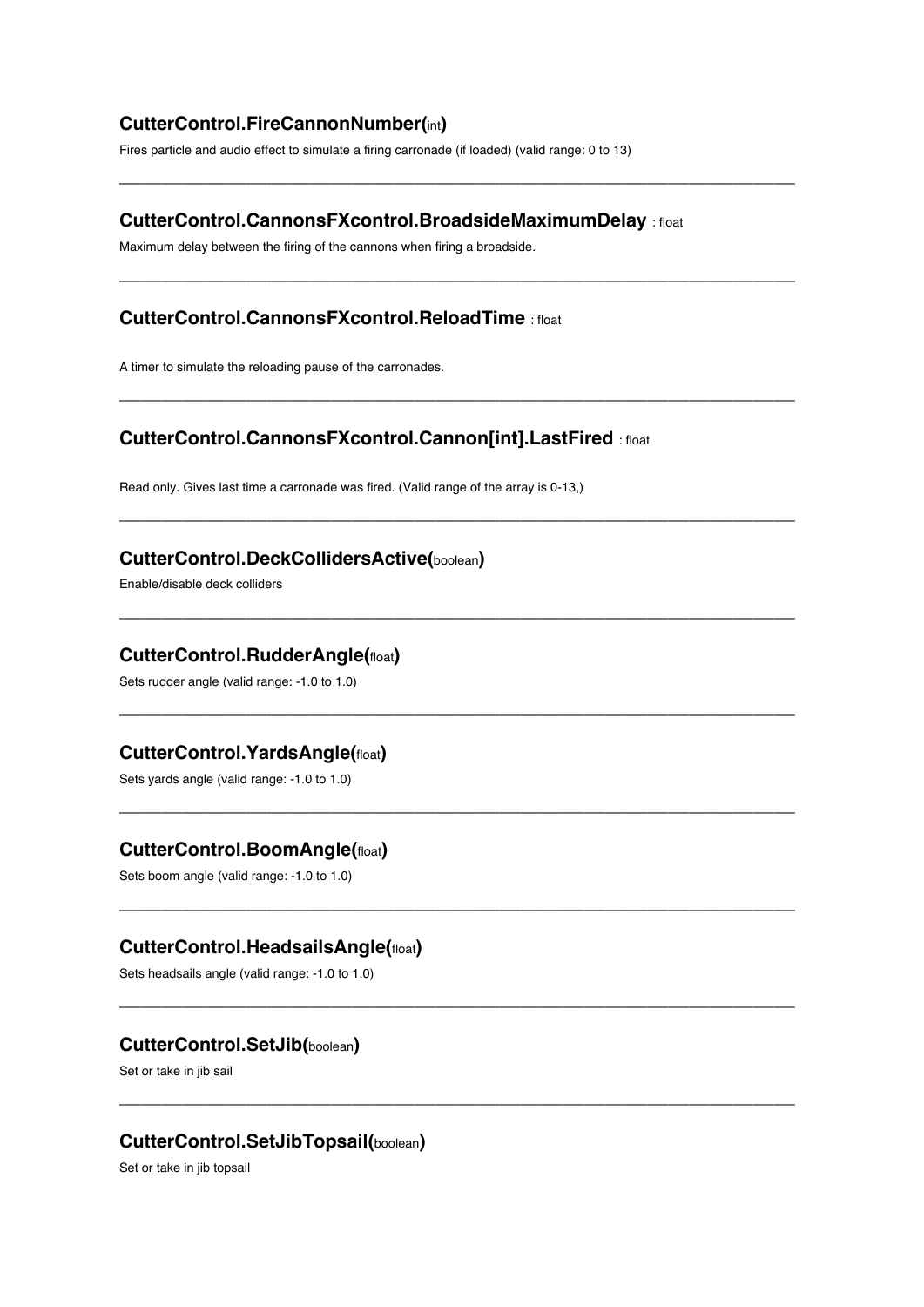#### **CutterControl.SetStaysail(**boolean**)**

––––––––––––––––––––––––––––––––––––––––––––––––––––––––––––––––––––––––––––––––––––––––––––––––

––––––––––––––––––––––––––––––––––––––––––––––––––––––––––––––––––––––––––––––––––––––––––––––––

––––––––––––––––––––––––––––––––––––––––––––––––––––––––––––––––––––––––––––––––––––––––––––––––

––––––––––––––––––––––––––––––––––––––––––––––––––––––––––––––––––––––––––––––––––––––––––––––––

––––––––––––––––––––––––––––––––––––––––––––––––––––––––––––––––––––––––––––––––––––––––––––––––

––––––––––––––––––––––––––––––––––––––––––––––––––––––––––––––––––––––––––––––––––––––––––––––––

––––––––––––––––––––––––––––––––––––––––––––––––––––––––––––––––––––––––––––––––––––––––––––––––

––––––––––––––––––––––––––––––––––––––––––––––––––––––––––––––––––––––––––––––––––––––––––––––––

––––––––––––––––––––––––––––––––––––––––––––––––––––––––––––––––––––––––––––––––––––––––––––––––

––––––––––––––––––––––––––––––––––––––––––––––––––––––––––––––––––––––––––––––––––––––––––––––––

––––––––––––––––––––––––––––––––––––––––––––––––––––––––––––––––––––––––––––––––––––––––––––––––

Set or take in staysail

# **CutterControl.SetMainsail(**boolean**)**

Set or take in mainsail

#### **CutterControl.SetSquareSail(**boolean**)**

Set or take in square sail

#### **CutterControl.SetTopSail(**boolean**)**

Set or take in top sail

#### **CutterControl.SetTopgallantSail(**boolean**)**

Set or take in topgallant sail

#### **CutterControl.SetStuddingSailPort(**boolean**)**

Set or take in port studding sail

#### **CutterControl.SetStuddingSailStarboard(**boolean**)**

Set or take in starboard studding sail

# **CutterControl.AllBarrelAngles(**float**)**

Sets vertical angle of all carronades (valid range: -1.0 to 1.0)

#### **CutterControl.AllBarrelAnglesPort(**float**)**

Sets vertical angle of all carronades on port side (valid range: -1.0 to 1.0)

#### **CutterControl.AllBarrelAnglesStarboard(**float**)**

Sets vertical angle of all carronades on starboard side (valid range: -1.0 to 1.0)

#### **CutterControl.BarrelAngle(**int carronade, float angle**)**

Sets vertical angle of a certain carronade (valid range carronade: 0-13 – valid angle range: -1.0 to 1.0)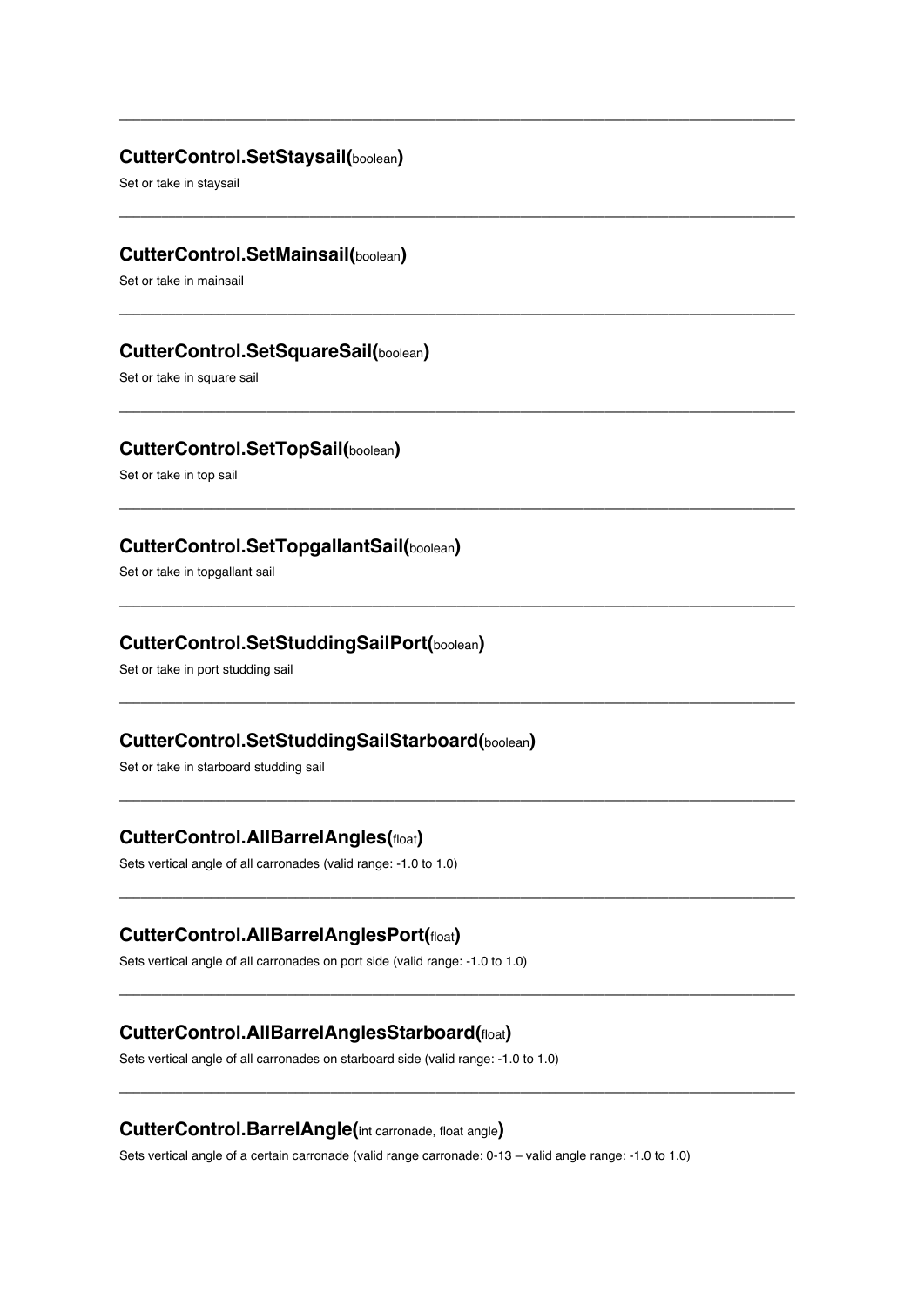## **CutterControl.AllPedestalAngles(**float**)**

Sets horizontal angle of all carronades (valid range: -1.0 to 1.0)

#### **CutterControl.AllPedestalAnglesPort(**float**)**

Sets horizontal angle of all carronades on port side (valid range: -1.0 to 1.0)

#### **CutterControl.AllPedestalAnglesStarboard(**float**)**

Sets horizontal angle of all carronades on starboard side (valid range: -1.0 to 1.0)

### **CutterControl.PedestalAngle(**int carronade, float angle**)**

Sets horizontal angle of a certain carronade (valid range carronade: 0-13 – valid angle range: -1.0 to 1.0)

––––––––––––––––––––––––––––––––––––––––––––––––––––––––––––––––––––––––––––––––––––––––––––––––

––––––––––––––––––––––––––––––––––––––––––––––––––––––––––––––––––––––––––––––––––––––––––––––––

––––––––––––––––––––––––––––––––––––––––––––––––––––––––––––––––––––––––––––––––––––––––––––––––

––––––––––––––––––––––––––––––––––––––––––––––––––––––––––––––––––––––––––––––––––––––––––––––––

––––––––––––––––––––––––––––––––––––––––––––––––––––––––––––––––––––––––––––––––––––––––––––––––

––––––––––––––––––––––––––––––––––––––––––––––––––––––––––––––––––––––––––––––––––––––––––––––––

––––––––––––––––––––––––––––––––––––––––––––––––––––––––––––––––––––––––––––––––––––––––––––––––

––––––––––––––––––––––––––––––––––––––––––––––––––––––––––––––––––––––––––––––––––––––––––––––––

––––––––––––––––––––––––––––––––––––––––––––––––––––––––––––––––––––––––––––––––––––––––––––––––

––––––––––––––––––––––––––––––––––––––––––––––––––––––––––––––––––––––––––––––––––––––––––––––––

#### **CutterControl.AllCarriagePositions(**float**)**

Moves carriage of all carronades back and forth (valid range: 0.0 to 1.0)

#### **CutterControl.AllCarriagePositionsPort(**float**)**

Moves carriage of all carronades on port side back and forth (valid range: 0.0 to 1.0)

#### **CutterControl.AllCarriagePositionsStarboard(**float**)**

Moves carriage of all carronades on starboard side back and forth (valid range: 0.0 to 1.0)

#### **CutterControl.CarriagePosition(**int carronade, float angle**)**

Moves carriage of a certain carronades back and forth (valid range carronade: 0-13 – valid angle range: 0.0 to 1.0)

#### **CutterControl.adjustNorth** float

override compass north direction valid range (0.0-360.0)

#### **CutterControl.windDirectionFollowsShipRotation** boolean

if set to true wind direction will always follow the rotation of the ship to blow the sails from the aft. Note: this overrides CutterControl.WindDirection(float)

––––––––––––––––––––––––––––––––––––––––––––––––––––––––––––––––––––––––––––––––––––––––––––––––